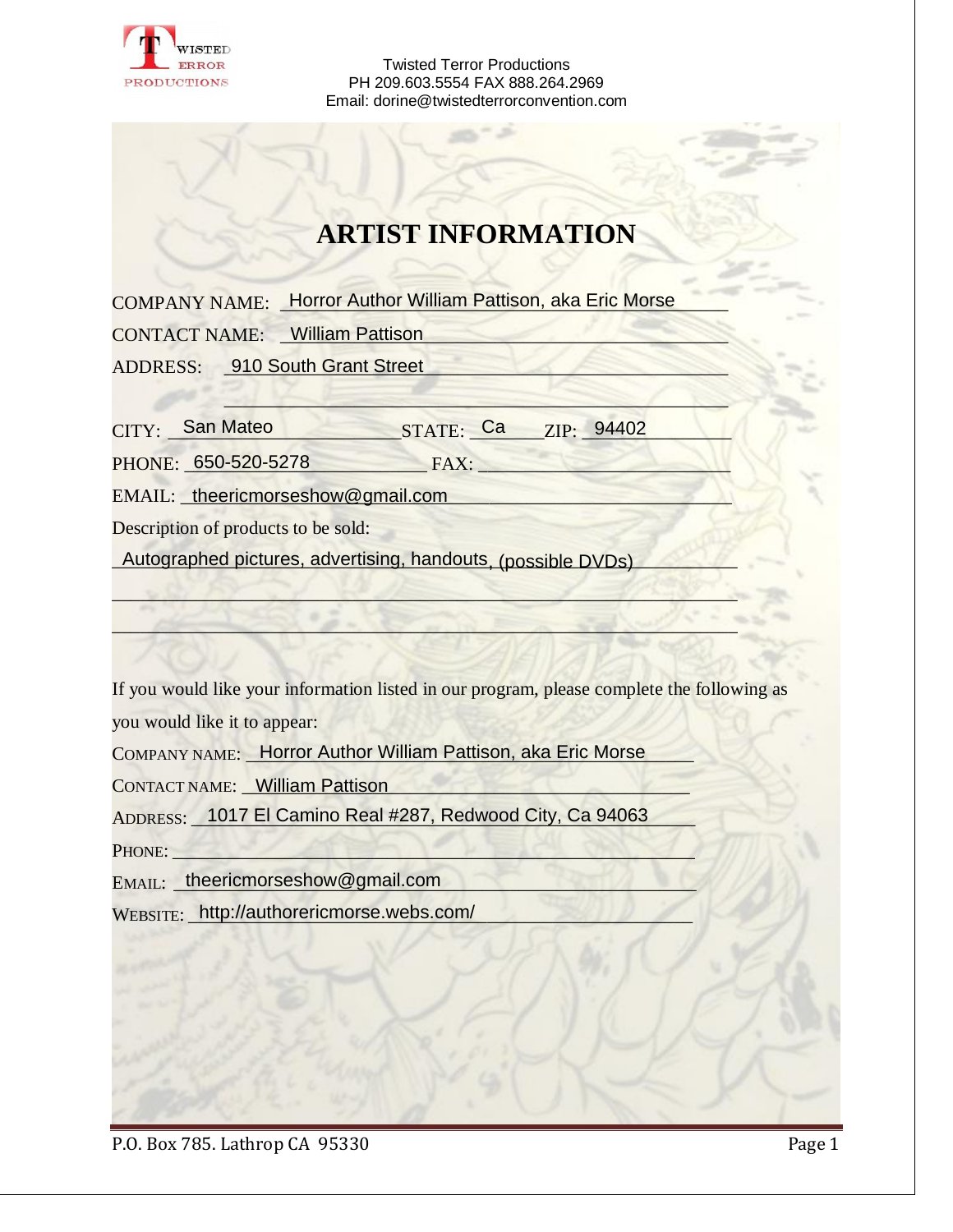

Twisted Terror Productions PH 209.603.5554 FAX 888.264.2969 Email: dorine@twistedterrorconvention.com

## **ARTIST SPACE**

Artist spaces are \$125 each.

Each vendor space includes:

- 1 Four (4) foot table
- 2 Chairs

2 Show passes, 1 additional pass for each additional table. Additional passes may be purchased for \$20/each.

Electricity and wall space are both on a first paid, first served basis.

| # of tables:                     |               | $x $125 = $$ 50.00 | $($50.00$ per DH) |
|----------------------------------|---------------|--------------------|-------------------|
| <b>Additional Passes:</b>        | $x \$20 = \$$ |                    |                   |
| Electricity: $yes \_ x \_ no \_$ |               |                    |                   |
| Wall space: $yes \times no$      |               |                    |                   |
|                                  | Total due:    | 50.00              |                   |

No table will be reserved until payment is received in full. By completing this vendor form you are agreeing to all terms of the vendor information agreement.

Please return the completed vendor application and signed vendor information form, along with payment to:

Please make checks payable to: Twisted Terror Productions

PO Box 785 Lathrop, CA 95330

If you would like to pay by Credit Card, \$3 will be added to cover processing:

| Credit card number:<br>Expires: CVV |  |
|-------------------------------------|--|
| <b>Billing address:</b>             |  |
| Signature of card holder:           |  |

You may also call for credit card processing, 209.665-5246 and ask for Dorine.